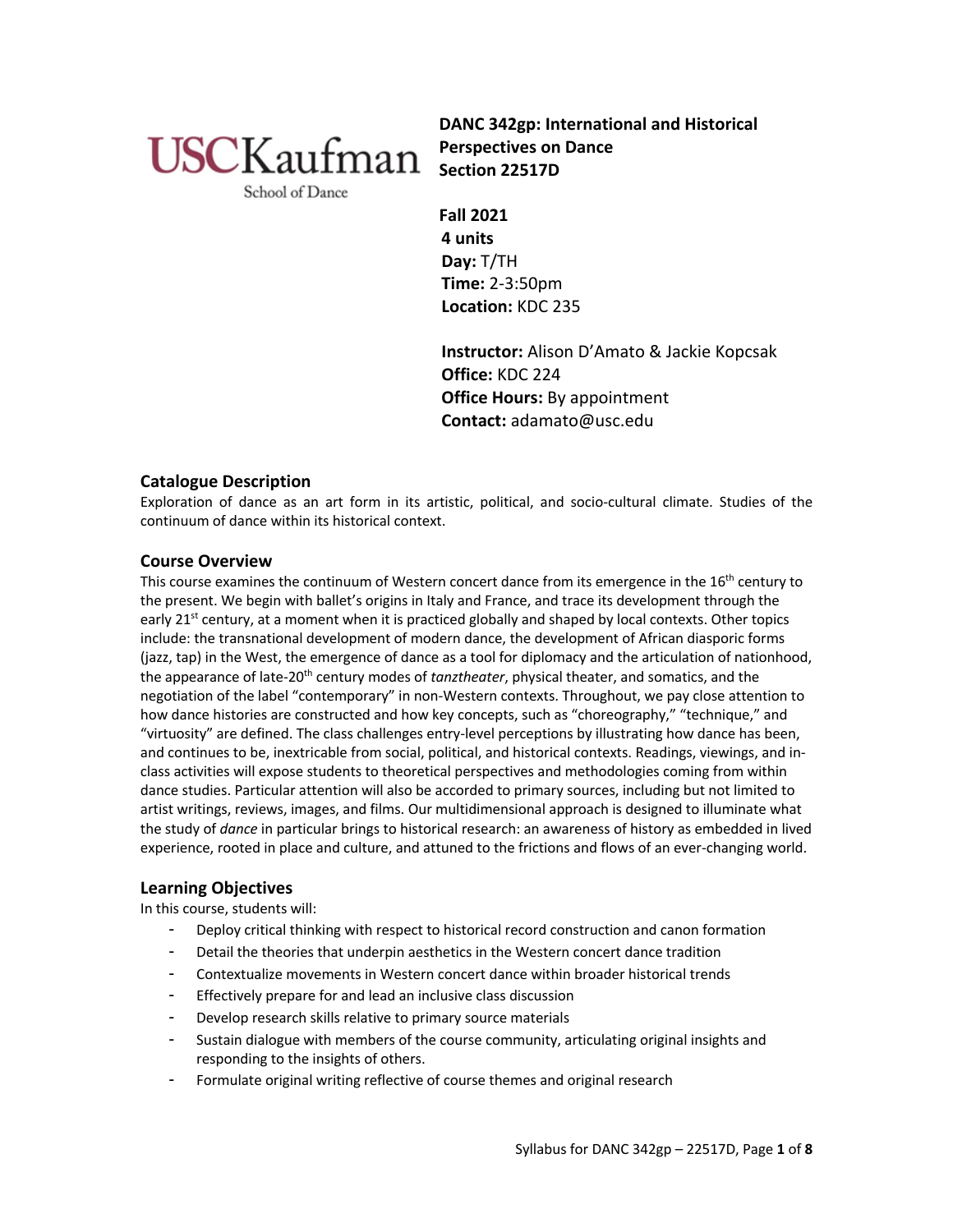# **Course Policies**

## **Readings and Viewings:**

Students should complete the assigned reading or viewing before the class for which it is listed. The majority of course readings are readily available through online databases accessible from the USC Libraries' website. While most of these articles will also be posted on Blackboard, I encourage you to become familiar with library resources, particularly in preparation for your response papers.

Readings will serve as valuable resources, but as dance remains deeply rooted in embodied practice, watching and experiencing through in-class activities and videos will also inform our approach. Accordingly, visual media will often serve as vital primary materials for the course and, like lectures and reading materials, may be the basis of questions on exams. Students are encouraged to engage with additional media in conjunction with their readings.

### **Community Expectations:**

Students should be present, prepared, and ready to engage with each other and the course material. Viewing, discussion, and class activities figure greatly. Active participation includes adhering to standard classroom etiquette: no food or drink, no sleeping, and no private discussion. Students are expected to engage fully in group discussions and activities, to ask thoughtful questions, to come to class fully prepared, and to exercise personal responsibility and consideration of others at all times.

As regards the use of devices, a collaboratively-devised technology policy will be established in the first few sessions of the course. The instructor reserves the right to amend or revise this policy at any time.

#### **Names and Pronouns:**

You are entitled to be addressed by correct pronouns and the name you prefer, even if these differ from those under which you are enrolled. As a class, we will do our utmost to refer to each other respectfully.

### **Equity, Diversity and Inclusion:**

This class takes place at a university committed to equity for all students, where diversity and inclusion are considered critical to the academic environment. In this classroom, free speech is respected, and civil discourse is expected, with a safe learning environment the priority. We will endeavor to use language that is respectful—sometimes being inquisitive and creative, because language changes all the time—particularly when it comes to differences in age, ethnicity, gender identity or expression, race or socioeconomic status.

### **Religious Holy Days Policies:**

University policy grants students excused absences for observance of religious holy days. Please inform the professor at least one full week in advance to request such an excused absence. You will be given an opportunity to make up missed work if necessary.

### **Recommended Readings\***

Albright, Ann Cooper. 2004. "Matters of Tact: Writing History from the Inside Out." *Dance Research Journal*, 35 (2): 10-26.

Banes, Sally. 1987. *Terpsichore in Sneakers*. Wesleyan University Press.

- Burt, Ramsay. 2001. "The Trouble with the Male Dancer…" In *Moving History/Dancing Cultures: A Dance History Reader* (Dils, Ann and Ann Cooper Albright, eds.). Wesleyan University Press.
- Climenhaga, Royd. 2015. "A Theater of Bodily Presence: Pina Bausch and Tanztheater Wuppertal." In *The Oxford Handbook of Dance and Theater* (Nadine George-Graves, ed.). Oxford University Press.
- Copeland, Roger. 1983. "Merce Cunningham and the Politics of Perception." *What is Dance?* (eds. Roger Copeland and Marshall Cohen). Oxford: Oxford University Press.

Daly, Ann. 1995. *Done into Dance: Isadora Duncan in America.* Wesleyan University Press.

Fisher, Jennifer. 2007. "Tulle as Tool: Embracing the Conflict of the Ballerina as Powerhouse. *Dance Research Journal*, 39 (1): 2-24.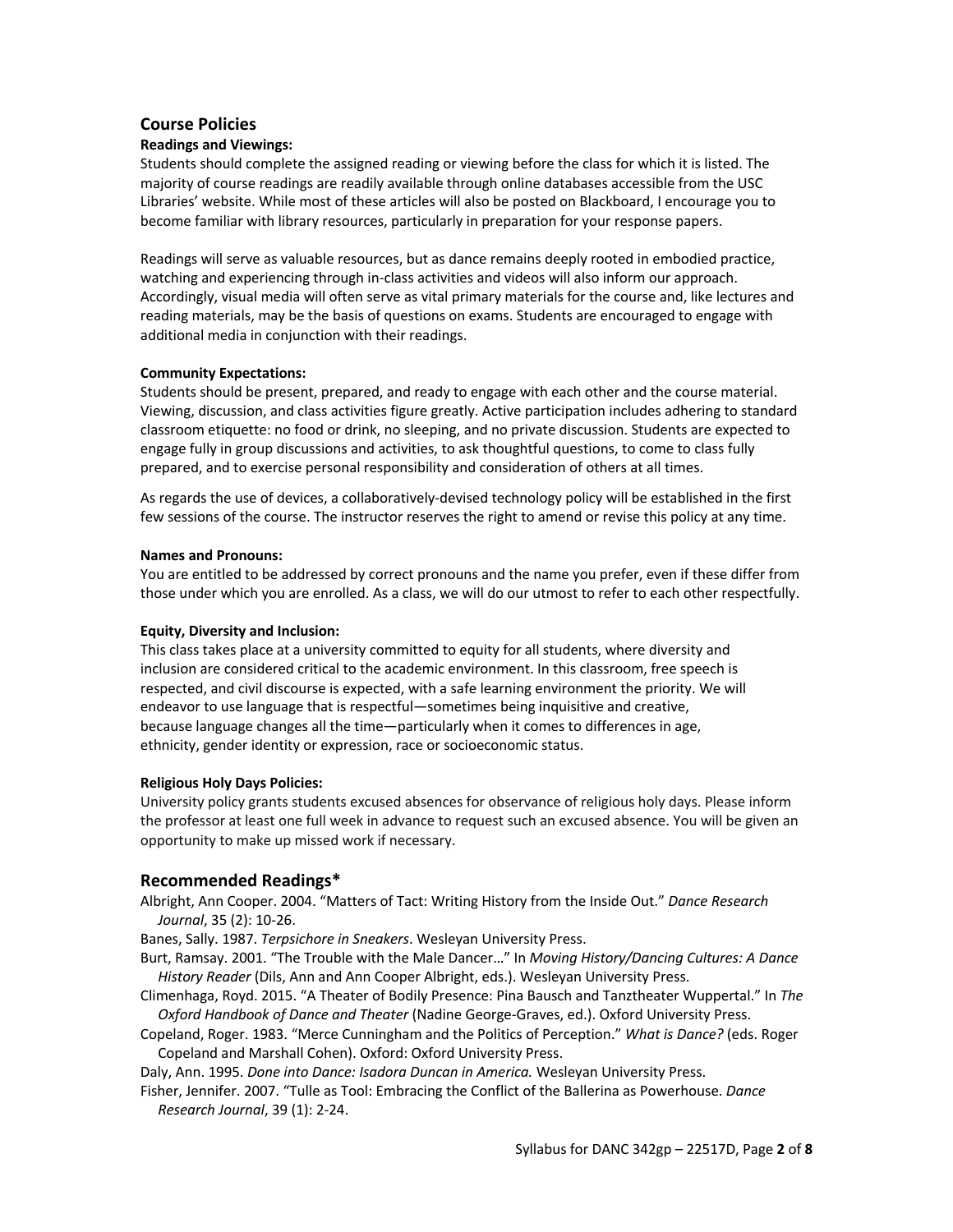Foster, Susan Leigh. 1995. "Choreographing History. In *Choreographing History* (Foster, Susan Leigh, ed.). Indiana University Press.

Foster, Susan Leigh. 2010. *Choreographing Empathy.* Taylor & Francis.

Galili, Deborah Friedes. 2015. "Gaga: Moving beyond Technique with Ohad Naharin in the Twenty-First Century." *Dance Chronicle*, 38 (3): 360-392.

Garafola, Lynn. 2013. "Diaghilev's Ballets Russes: A New Kind of Company." In *Avatar of Modernity: The Rite of Spring Reconsidered* (Hermann Danuser and Heidy Zimmermann, eds.) Boosey & Hawkes.

Genné, Beth. 2000. "Creating a Canon, Creating the 'Classics' in Twentieth-Century British Ballet." *Dance Research: The Journal of the Society for Dance Research*, 18 (2): 132-162.

Graff, Ellen. 1992. *Stepping Left: Dance and Politics in New York City 1928-1942.* Duke University Press.

Halprin, Anna. 2015. *Moving Toward Life: Five Decades of Transformational Dance.* Wesleyan.

Harris, Andrea. 2017. *Making Ballet American: Modernism Before and Beyond Balanchine*. Oxford.

Heil, Johanna. 2016. "Exercises in Discipline and Freedom: The Graham Technique." *Dance Chronicle*, 39 (2): 123-152.

Hodson, Millicent. 2001. "Searching for Nijinsky's *Sacre*." In *Moving History/Dancing Cultures: A Dance History Reader* (Dils, Ann and Ann Cooper Albright, eds.). Wesleyan University Press.

Houston-Jones, Ishmael. 1987. "Ishmael Houston-Jones." *Performance Strategies,* 10 (3): 31-55.

Jensen, Jill Nunes. 2008. "Outlines for a Global Ballet Aesthetic." *Dance Chronicle*, 31, (3): 370-411. Jowitt, Deborah. 1988. *Time and The Dancing Image*. University of California Press.

Klein, Gabriele. 2019. "Artistic Work as a Practice of Translation on the Global Art Market: The Example of 'African' Dancer and Choreographer Germaine Acogny." *Dance Research Journal*, 51 (1): 8-19.

Laban, Rudolf. 1975. *A Life for Dance: Reminiscences.* Macdonald & Evans.

Le Roy, Xavier and Bojana Cvejic. 2012. "To End with Judgment By Way of Clarification." In *Dance*, edited by André Lepecki. MIT Press.

Lester, Kelly Ferris. 2017 "Somatics: A Buzzword Defined." *Journal of Dance Education*, 17 (1): 31-33. Macauley, Alistair. 2009. "Choreographic Climate Change." *New York Times*.

Manning, Susan. "Modern Dance in the Third Reich: Six Positions and a Coda." In *Choreographing History*  (Foster, Susan Leigh, ed.). Indiana University Press.

Morris, Gay. 2006. *A Game for Dancers: Performing Modernism in the Postwar Years.* Wesleyan. Morris, Geraldine and Larraine Nicholas (Eds.). 2017. *Rethinking Dance History: Issues and Methodologies.* Taylor & Francis.

Osterweis, Ariel. 2013. "The Muse of Virtuosity: Desmond Richardson, Race, and Choreographic Falsetto." *Dance Research Journal,* 45 (3): 53-74.

Prevots, Naima. 2012. *Dance for Export: Cultural Diplomacy and the Cold War*. Wesleyan.

Solomon, Noémie. 2018. "Talking Dancing: Véronique Doisneau and the Somato-Discursive Invention of the Choreographic Sujet." *Dance Chronicle*, 41 (1): 29-50.

Srinivasan, Priya. 2008. "The Bodies Beneath the Smoke or What's Behind the Cigarette Poster." *Discourses in Dance*, 3 (2): 7-48.

Valis Hill, Constance Valis. 2001/2002. "From Bharata Natyam to Bop: Jack Cole's 'Modern' Jazz Dance." *Dance Research Journal* 33.2: 29-39.

Wood, Catherine. 2008. "Because We Must," *Artforum International* 47(1).

\*This list is partial and subject to change; see Blackboard Modules for most updated, week-to-week bibliographies

### **Description and Assessment of Assignments**

**Blackboard Modules and Discussion Board:** Each week, students will encounter (via Blackboard) a roadmap for self-directed study. The Blackboard Module will contain a recommended bibliography, viewing list, and lecture slides. You may read or view as many of these materials as you like, keeping in mind that sustained engagement with the provided materials will be assessed via the midterm and final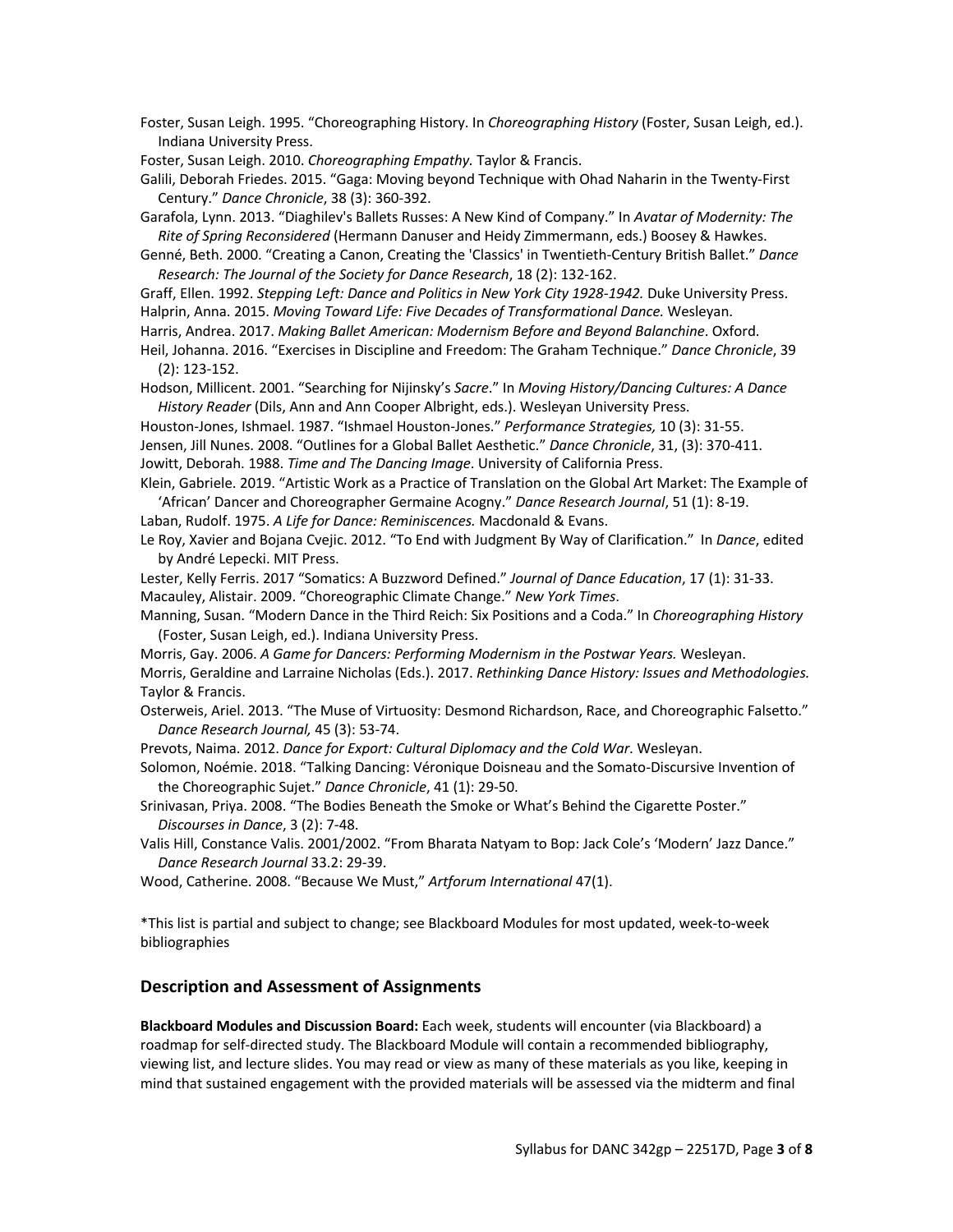exams. Each week, your self-directed study will culminate in 2 posts to the Discussion Board (one comment, and one response to a colleague). **Due dates and times TBA.**

**Discussion Leaders:** For most course meetings, one or more students will be chosen to lead discussion. Teams should meet before class having worked through that week's module, ready to enter into dialogue. Leaders may want to give a brief overview of the readings, connect arguments to relevant supporting or contrasting positions, demonstrate how readings address the theme of the week or seminar as a whole, and pose questions designed to facilitate an inclusive discussion.

**Mid-Term and Final Exam:** Exams will be scheduled in 24-hour windows so that students may complete them from remotely. Exams are open book (notes, reading, and slides must be handwritten or typed and printed out), and will evaluate your self-directed exploration of the material.

> Mid-Term: October 7 Final: December 9, 2-4pm

**Response Papers:** The two response papers will address significant choreographers/choreographic works/techniques from *intrinsic* and *extrinsic* perspectives. For intrinsic papers **(due September 30)** the student might perform a "close reading" of a specific dance, address the biographical events shaping an artist's life, or discuss the importance of specific technical vocabularies. Extrinsic papers **(due December 3)** will discuss the historical, cultural, or political context(s) surrounding choreographers/choreographic works/techniques. Topics are determined by the student in consultation with the professor. Each paper should be structured around a thesis statement containing a strong debatable claim. Papers will be graded based on the student's engagement with course materials, original thinking and thoughtful (properly cited) use of at least 3 scholarly sources. Approximately 4 pages in length.

Written assignments will be submitted via Blackboard (Turn It In) by midnight (end of the day) on the due date. Students are not permitted to share documents with the grader or instructor via communal drives such as Google. No extensions will be granted; see individual rubrics for more information, including late submission policy.

| <b>Grading Rubric and Scale</b> |  |  |  |
|---------------------------------|--|--|--|
|---------------------------------|--|--|--|

| <b>Discussion Leader</b> |                      | 10%                    |                                         |
|--------------------------|----------------------|------------------------|-----------------------------------------|
| Discussion Board         |                      | 10%                    |                                         |
| Mid-Term Exam            |                      | 20%                    |                                         |
| Final Exam               |                      | 20%                    |                                         |
| <b>Response Papers</b>   |                      | 20% each               |                                         |
| $A+ = 100$ points        | $B+ = 88-90$ points  | $C_{+}$ = 78-80 points | $D+ = 67-70$ points                     |
| $A = 95-99$ points       | $B = 85-87$ points   | $C = 75-77$ points     | $D = 64-66$ points                      |
| $A = 91-94$ points       | $B - 81 - 84$ points | $C = 71-74$ points     | $D = 61-63$ points<br>$F = 60$ or below |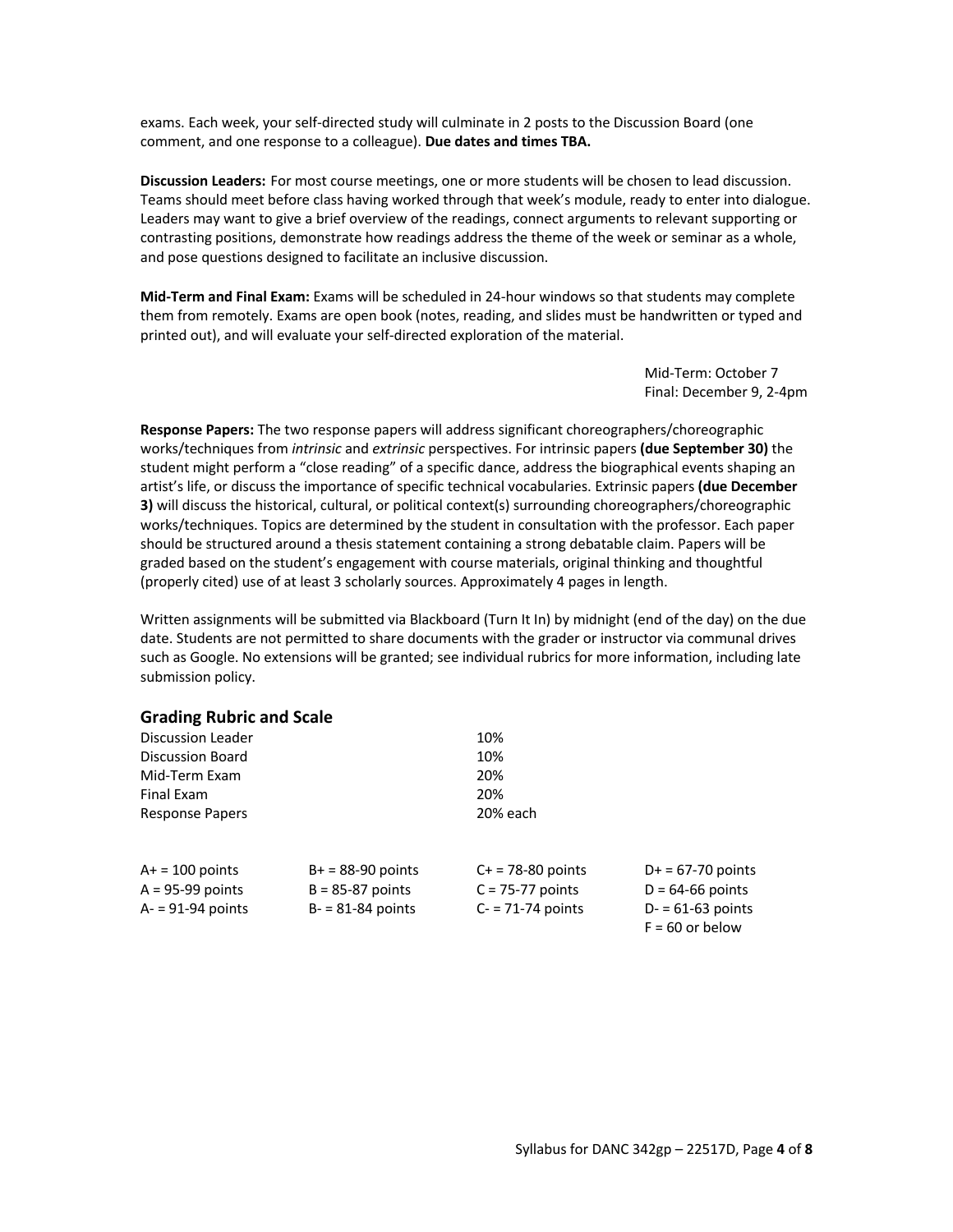# **Weekly Schedule**

|                                        | Topic                                                                                               | Due Dates/<br>In-class Activities                   |
|----------------------------------------|-----------------------------------------------------------------------------------------------------|-----------------------------------------------------|
| Week 1<br>August 24 & 26               | Introduction to Dance History,<br>Roots of Western Concert Dance,<br>What is "the West"?            | <b>Navigating Course Materials</b>                  |
| Week 2<br>August 31 &<br>September 2   | Inventing Choreography/<br>Intro to Romanticism                                                     | Practice: Genealogical Analysis                     |
| Week 3<br>September 7 & 9              | The Emergence of the Ballerina<br>& the "Disappearance" of the<br>Male dancer/Ballets Russes        | Explore Jacob's Pillow Interactive: Rites of Spring |
| Week 4<br>September 14 & 16            | Constructing the Classics/<br>Balanchine, the NYCB &<br>Modernism                                   |                                                     |
| Week 5<br>September 21 & 23            | Birth of the "Modern" Dance: the<br>female soloists and German<br>Developments                      |                                                     |
| Week 6<br>September 28 & 30            | African Diasporic Forms in the<br>West: Jazz and Tap                                                | Response Paper #1 Due September 30                  |
| Week 7<br>October 5 & 7                | Midterm Review                                                                                      | Midterm October 7                                   |
| Week 8<br>October 12                   | The Graham Legacy                                                                                   |                                                     |
| Week 9<br>October 19 & 21              | Populism and Representation in<br>the 1930s and 1940s                                               |                                                     |
| Week 10<br>October 26 & 28             | <b>West Coast Histories</b>                                                                         | Exploring Dance Heritage Video Archive              |
| Week 11<br>November 2 & 4              | Cunningham and<br>"Post-modernism"<br>("Postmodernism"?)                                            | <b>Exploring the Dance Capsules</b>                 |
| Week 12<br>November 9 & 11             | Saying 'Yes' to Spectacle: Punk<br>Postmodernism and the Revival<br>of European Tanztheater         |                                                     |
| Week 13<br>November 16 & 18            | What Constitutes Virtuosity in<br>the 21 <sup>st</sup> Century? What<br>Constitutes "Contemporary?" |                                                     |
| Week 14<br>November 23                 | <b>Intercultural Collaboration</b>                                                                  |                                                     |
| Week 15<br>November 30 &<br>December 2 | Concept Dance<br>Research Paper Dialogue/Course<br>Review and Wrap-Up                               | Response Paper #2 Due December 3                    |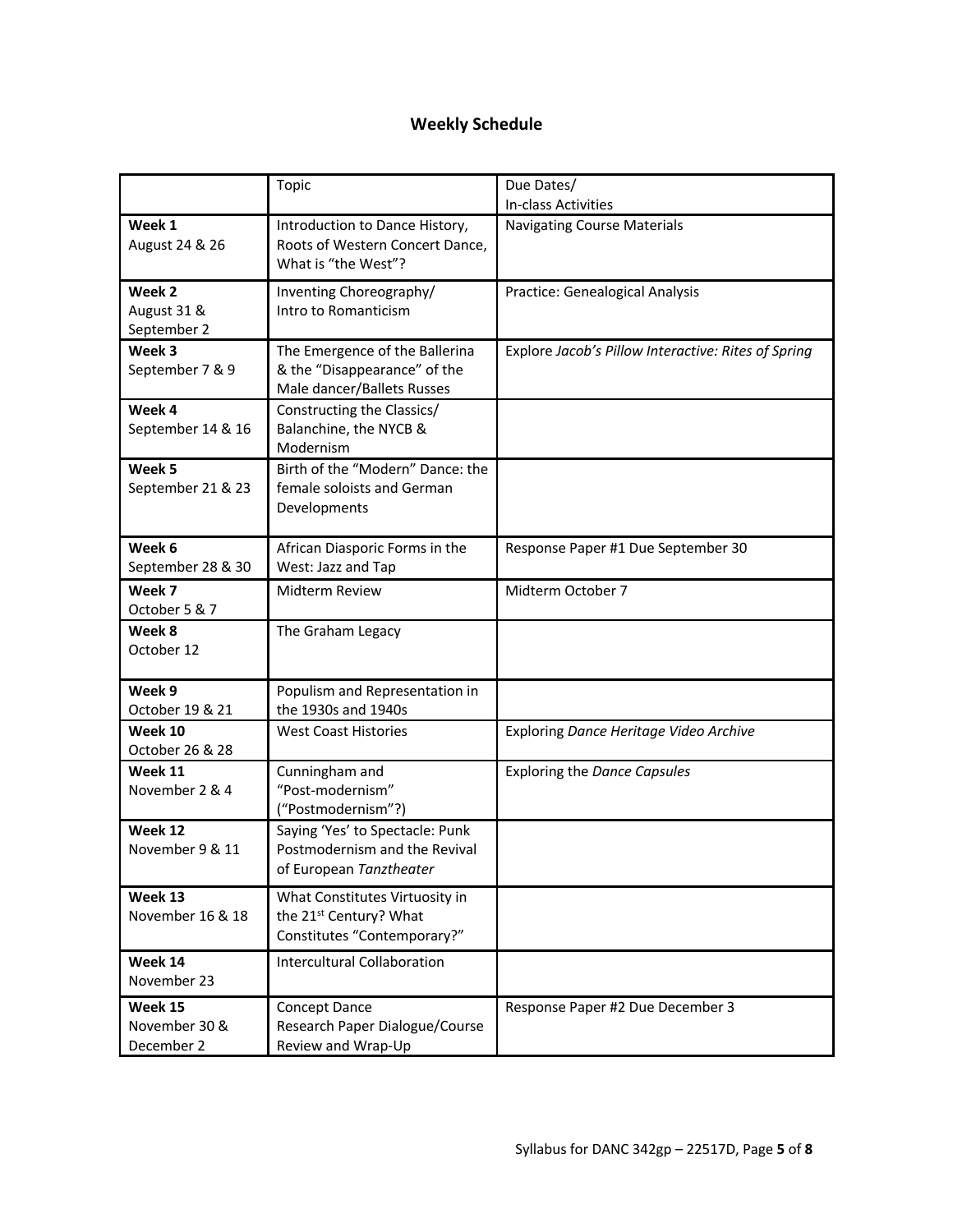# **Emergency Plan**

In the event of a university-wide emergency, guidance and directions will be shared by Campus Emergency Operations in all available outlets, including the website and TrojanAlerts. Students are encouraged to maintain close contact with all available communications avenues for updates to university operations. USC Kaufman will abide by all university protocols and recommendations. If the Kaufman Dance Center is not available when classes resume, students can receive updates from the school's Departmental Operations Center (DOC) on Ramo Lawn (between the Thornton School of Music and Norris Cinema, close to the Bing Theatre).

# **University Policies**

# **Technological Proficiency and Hardware/Software Required**

Students will need an electronic device with access to Zoom and Blackboard for this course. They are asked to familiarize themselves with these two interfaces. Please see the links below for technology support.

# **USC Technology Support Links**

Zoom information for students Blackboard help for students Software available to USC Campus

# **USC Technology Rental Program**

We realize that attending classes online and completing coursework remotely requires access to technology that not all students possess. If you need resources to successfully participate in your classes, such as a laptop or internet hotspot, you may be eligible for the university's equipment rental program. To apply, please submit an application. The Student Basic Needs team will contact all applicants in early August and distribute equipment to eligible applicants prior to the start of the fall semester.

# **USC's Nine International Offices**

Support for international students is also available through USC's offices in Beijing, Shanghai, Hong Kong and South China, Taiwan, South Korea, India, UK and Europe, Brazil, and Mexico. Additional details and contact information can be found at https://global.usc.edu/globalpresence/international-offices/.

# **Academic Conduct and Support Systems**

### **Academic Conduct:**

Plagiarism – presenting someone else's ideas as your own, either verbatim or recast in your own words – is a serious academic offense with serious consequences. Please familiarize yourself with the discussion of plagiarism in **SCampus in Part B, Section 11**, "Behavior Violating University Standards." Other forms of academic dishonesty are equally unacceptable. See additional information in **SCampus and university policies** on scientific misconduct.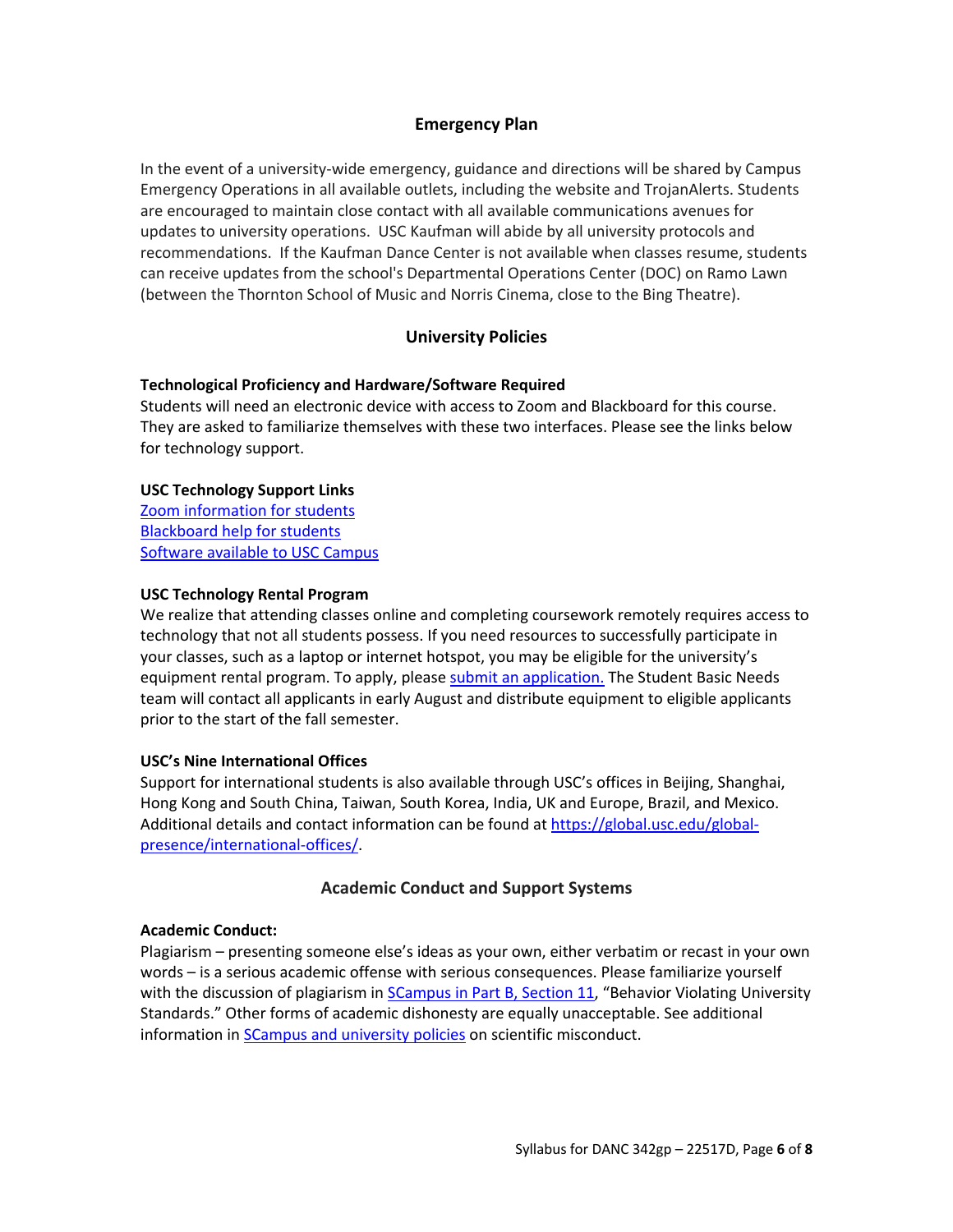# **Support Systems:**

Counseling and Mental Health phone number (213) 740-9355 (WELL) On call 24/7 - Free and confidential mental health treatment for students, including short-term psychotherapy, group counseling, stress fitness workshops, and crisis intervention.

# National Suicide Prevention Lifeline

Phone number 1 (800) 273-8255 On call 24/7 - Free and confidential emotional support to people in suicidal crisis or emotional distress 24 hours a day, 7 days a week.

### Relationship and Sexual Violence Prevention Services (RSVP)

Phone Number (213) 740-9355(WELL), press "0" after hours On call 24/7 - Free and confidential therapy services, workshops, and training for situations related to gender-based harm.

# USC Office of Equity, Equal Opportunity, and Title IX

Phone number (213) 740-5086

Title IX Office (213) 821-8298

Information about how to get help or help someone affected by harassment or discrimination, rights of protected classes, reporting options, and additional resources for students, faculty, staff, visitors, and applicants.

# Reporting Incidents of Bias or Harassment

Phone number (213) 740-5086 or (213) 821-8298 Avenue to report incidents of bias, hate crimes, and microaggressions to the Office of Equity, Equal Opportunity, and Title IX for appropriate investigation, supportive measures, and response.

### The Office of Disability Services and Programs

Phone number (213) 740-0776

Support and accommodations for students with disabilities. Services include assistance in providing readers/notetakers/interpreters, special accommodations for test taking needs, assistance with architectural barriers, assistive technology, and support for individual needs.

### USC Campus Support and Intervention

Phone number (213) 821-4710 Assists students and families in resolving complex personal, financial, and academic issues adversely affecting their success as a student.

### Diversity at USC

Phone number (213) 740-2101

Information on events, programs and training, the Provost's Diversity and Inclusion Council, Diversity Liaisons for each academic school, chronology, participation, and various resources for students.